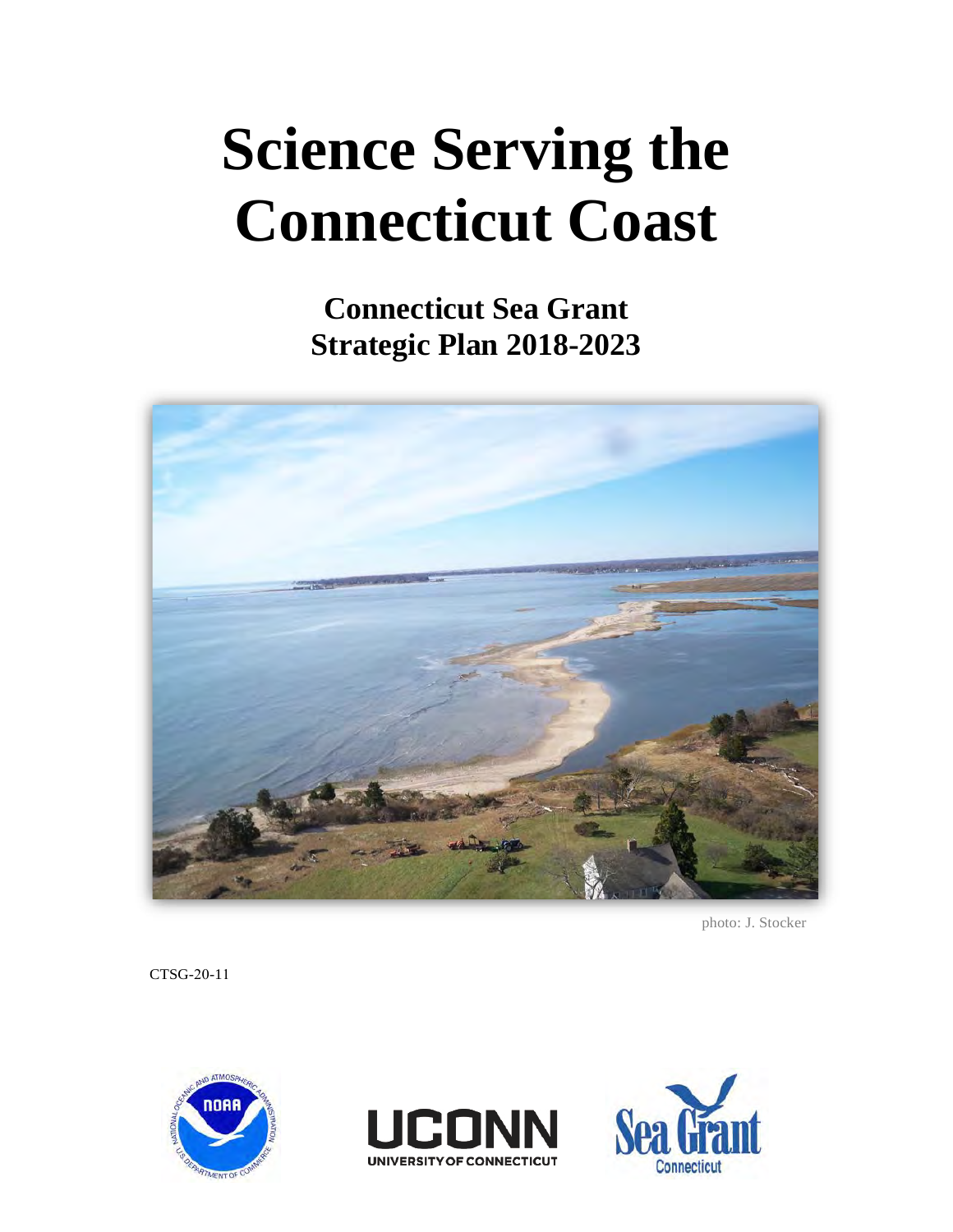The Connecticut Sea Grant College Program (CTSG) is part of the National Sea Grant College Program network, established by Congress in 1966 and administered by the National Oceanic and Atmospheric Administration (NOAA), under the Department of Commerce. The National Sea Grant Office, 33 university-based state programs, the National Sea Grant Advisory Board, a National Law Center, a National Sea Grant Library, and hundreds of participating institutions comprise this national network. It is a highly leveraged federal and state partnership that harnesses the intellectual capacity of the nation's universities to solve coastal, ocean and Great Lakes problems. With its strong research capabilities, local knowledge, and on-the-ground workforce, Sea Grant offers NOAA and this country an unmatched ability to rapidly identify and capitalize on opportunities, and to generate timely practical solutions to real problems in real places. As one of Sea Grant's university programs, CTSG partners with public and private sector organizations to apply research discoveries to balance human and environmental needs, and create measurable benefits for coastal and ocean environments and communities through an integrated program of research, outreach (extension and communication) and education.

The University of Connecticut is the State's Sea Grant institution. The Connecticut program began with a marine extension program in 1974 and grew in scope to achieve full-fledged Sea Grant College status in 1988. For thirty years, CTSG has worked to foster the wise use and conservation of coastal and marine resources of the Long Island Sound (LIS) estuary, as well as work regionally, nationally and globally on issues of relevant concern. This plan recognizes the importance of coastal ecosystems and their watersheds, and explicitly acknowledges that coastal ecosystems include people. The strategy for success of any individual Sea Grant program must be consistent with the overall vision and direction of the National Sea Grant Program. It must also be tuned into the environmental, social and economic priorities and problems presented within the program's specific venue. For CTSG this includes the State of Connecticut, Long Island Sound and its watershed, extending to the Northeast Region and beyond.

This plan was developed iteratively in parallel with the new 2018-2021 National Sea Grant College Program Strategic Plan. Connecticut stakeholders and advisory bodies informed the development of the Connecticut plan by providing meaningful input and feedback that CTSG reviewed and considered during targeted staff retreats over a one-year period (see Appendix 1 for details on the process). Briefly, stakeholder engagement included several rounds of review and discussions with the Senior Advisory Board, Extension Advisory Board, discussions with colleagues, and feedback from stakeholders (83) received via an online survey broadly distributed through our listservs and those of partners to assure a broad diversity of individuals and organizations. The demographics and previous interactions of respondents with our program are documented in Appendix 1. The fact that 24% of respondents cited no previous interactions with CTSG suggests success at reaching out beyond the cadre of regular partners to identify and address local needs.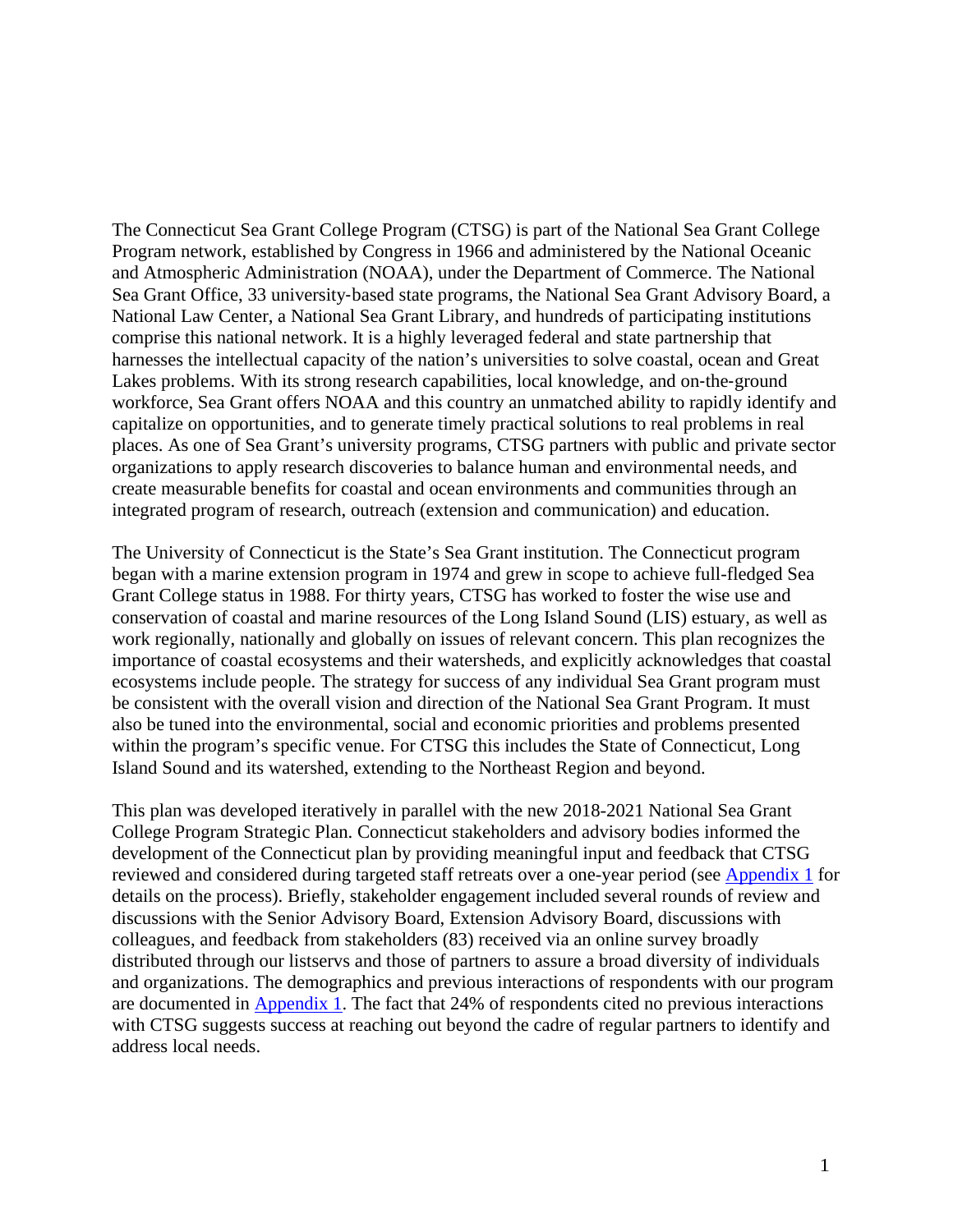# **1. VISION**

## *Thriving coastal ecosystems and communities*

This vision acknowledges the link between communities and ecosystems, and recognizes that people and their activities are an integral part of coastal ecosystems.

# **2. MISSION**

## *CTSG's mission is to generate and provide science-based information and tools to help Connecticut residents and communities balance diverse coastal and marine interests and adapt to changing conditions.*

The mission recognizes Sea Grant's role as a facilitator and provider of objective information to support individuals and organizations in making informed decisions. Sea Grant supports and communicates science in a practical, actionable manner, making science real and applicable. CTSG helps individuals and communities balance use and conservation of coastal ecosystems. Finally, CTSG's activities help build the resilience of coastal communities, coastal economies and coastal ecosystems.

# **3. CORE PURPOSE**

## *We seek to passionately inspire, enable and empower people to understand and improve their world.*

The core purpose reflects what drives CTSG staff to come to work every day, why they choose to be part of the Sea Grant network. The strategic planning process renewed a sense of enthusiasm and common purpose that the team wishes to communicate.

# **4. CORE VALUES**

A strong set of core values has been the foundation of Sea Grant's work from its inception. Sea Grant was founded on a belief in the critical importance of university-based, merit-reviewed research and constituent engagement. This has allowed Sea Grant to form strong partnerships with leading universities and colleges, with other NOAA programs, and with a wide range of public and private partners at the local, state, federal and international levels. This has proven to be a highly effective way to identify and solve the most relevant problems facing coastal communities. However, these partnerships require consistent adherence to these core values in order to maintain Sea Grant's reputation as a trustworthy partner.

Three key core values underpin all that CTSG does as an organization: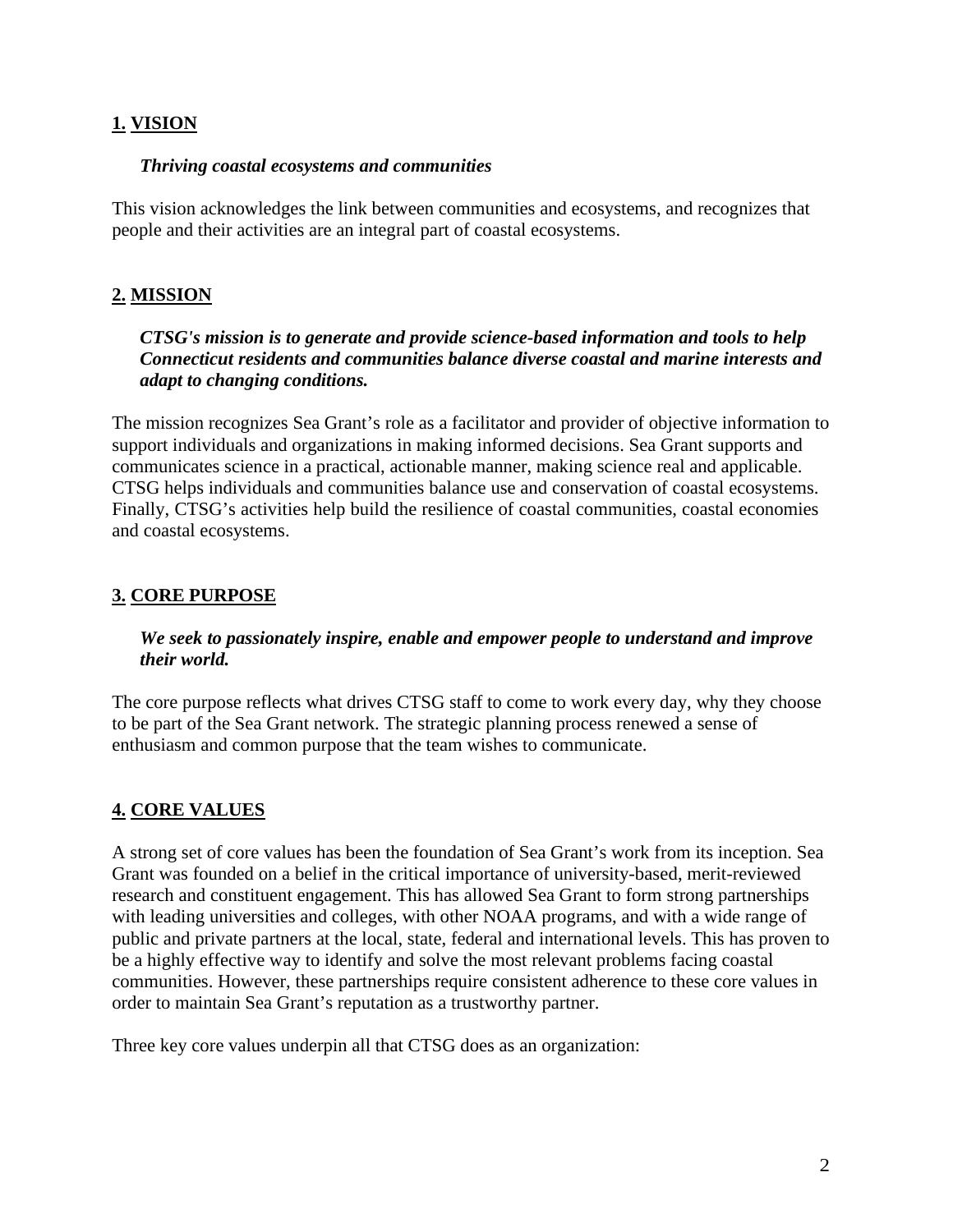- **1.** *Integrity*  CTSG embraces the principles of honesty, trustworthiness, respectfulness, transparency, accountability, and professionalism. CTSG believes that learning is essential to improvement, and that honesty regarding challenges and failures promotes learning and improves CTSG's capacity to effect positive change. CTSG staff are held accountable for meeting the programmatic and financial obligations of their work while addressing stakeholder needs.
- **2.** *Objectivity*  CTSG serves as neutral and objective brokers of science-based information for the purpose of informing and engaging stakeholders in dialogue on coastal and marine ecosystem challenges and opportunities. CTSG does not engage in advocacy based activities.
- **3.** *Science driven/based*  CTSG programs are anchored in objective, science-based information. CTSG harnesses the power of the academic community to expand the frontiers of knowledge through research and innovation, and communicates research results through its extension, communications and education programs for the benefit of society. CTSG strives to support innovative research that will lead to real life applications with associated economic and environmental benefits.
- **4.** *Inclusivity* CTSG strives to communicate and encourage participation from underrepresented and under-served communities in CT in all functional areas.

# **5. CORE STRATEGIES**

Sea Grant's unique integration of research with constituent engagement is at the heart of its mission. Sea Grant ensures that science-based information is accessible to all in an unbiased manner. The diverse capabilities of Sea Grant's personnel and partners enable the organization to be creative and responsive in generating policy-relevant research and disseminating scientific and technological discoveries to a wide range of audiences.

- **1. CTSG brings passion** to our work through individual and collective commitment, enthusiasm, creativity, and determination ("can do" attitude).
- **2. CTSG listens and learns** to better understand stakeholder needs and inform solutions.
- **3. CTSG leverages resources to generate science-based information** and develop and facilitate innovative, relevant and responsive programs and resources.
- **4. CTSG shares science-based knowledge, programs, and resources** through leadership, collaboration and facilitation.
- **5. CTSG as a program commits to educating itself** on issues related to diversity, equity and inclusivity to inform ourselves, our practices and our programs.

# **6. CROSS-CUTTING PRINCIPLES**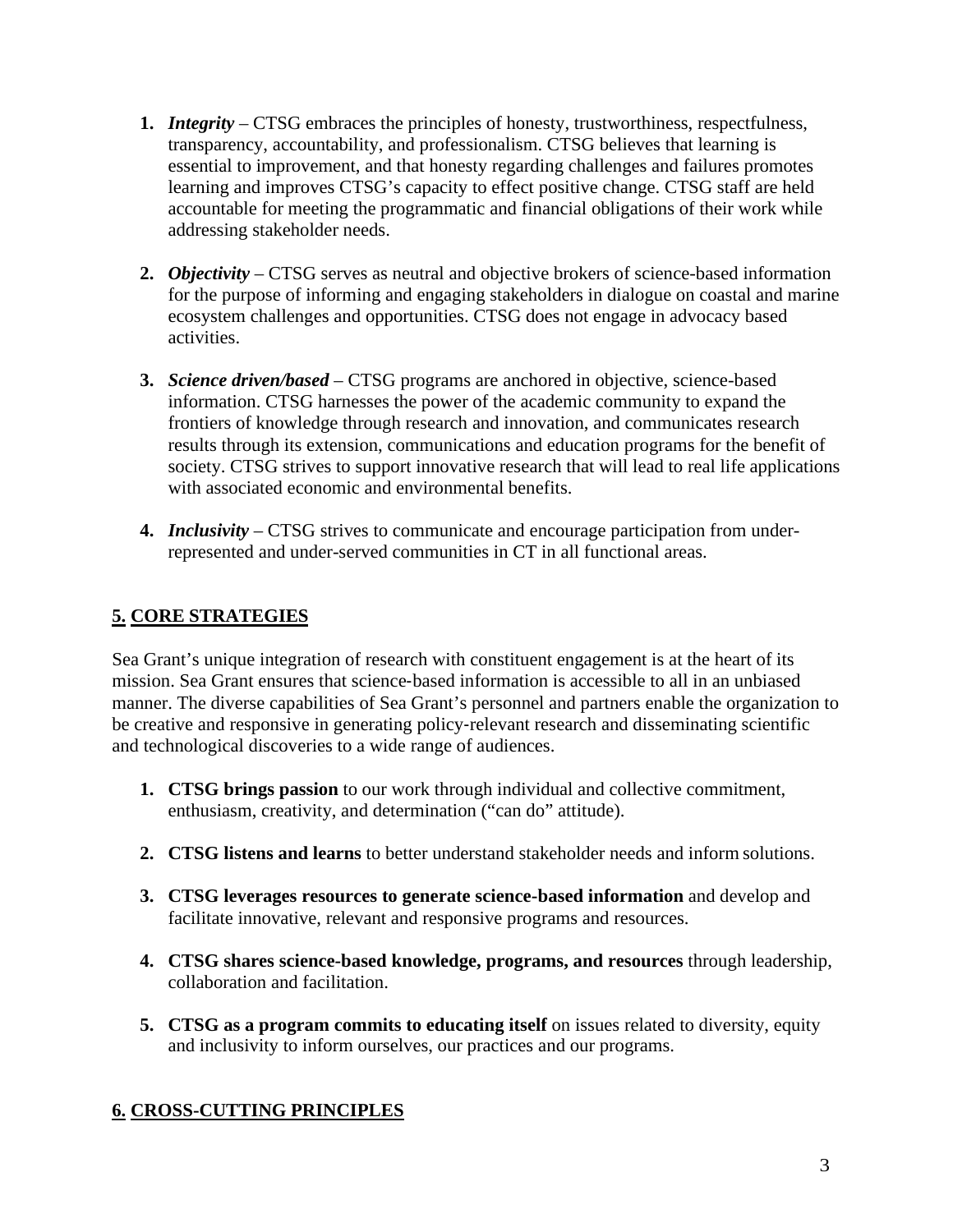In addition to its core values and core strategies, CTSG has identified three cross-cutting principles that guide its efforts in achieving its strategic goals and objectives:

- **1.** *Partnerships and leveraging* CTSG staff undertake collaborative and mutuallybeneficial partnerships with local, regional, national and international organizations and institutions, in both the public and private sector, and with the end users of our outputs. CTSG staff utilize and coordinate with networks of interested individuals and organizations whenever possible. CTSG staff strengthen the capacity of its partners to engage in research, outreach and education. CTSG seeks to leverage capacity and resources with its partners to maximize the efficiency and outcomes of its activities.
- **2.** *Diversity & Inclusion* CTSG seeks and encourages diverse perspectives and strives to develop programs and products that are representative of and accessible to the people of Connecticut. CTSG will take steps to better understand and address the diversity of our program audiences and their needs, to the extent possible while actively seeking resources and opportunities.
- **3.** *Leadership* CTSG encourages its staff members to assume leadership roles that result in new knowledge, enhanced strategic thinking, networking and sharing of information at local, state, regional, national and international levels. Assuming leadership roles strengthens our program while enhancing our skills and credibility.
- **4.** *Responsiveness* CTSG recognizes that some situations can't be predicted. The COVID 19 pandemic is an example of an unanticipated crisis that affects a broad diversity of stakeholders in a manner that continues to evolve rapidly. To the extent possible given available resources and opportunities, CTSG commits to be responsive to emerging situations and needs.

# **7. FOCUS AREAS**

This strategic plan will guide the program through 2021. During this period, CTSG will focus its effort on four thematic focus areas that respond to both local and national priorities (corresponding national focus areas are shown in parentheses). CTSG recognizes that some topics (e.g. water quality, socio-economic value, changing environmental conditions) extend across multiple focus areas, and are therefore considered cross-cutting.

- **1. Coastal Ecosystems and Watersheds (**Healthy Coastal Ecosystems**)**
- **2. Fisheries and Aquaculture** (Sustainable Fisheries and Aquaculture)
- **3. Resilient Communities** (Resilient Communities and Economies)
- **4. Environmental Literacy and Workforce Development** (same as national)

Sea Grant's work is accomplished through functional areas that include research, outreach (extension and communications) and education. These functional areas are integrated across the four focus areas. Each focus area has one or more goals, measurable objectives, a series of anticipated outcomes and related performance measures and metrics. The goals describe the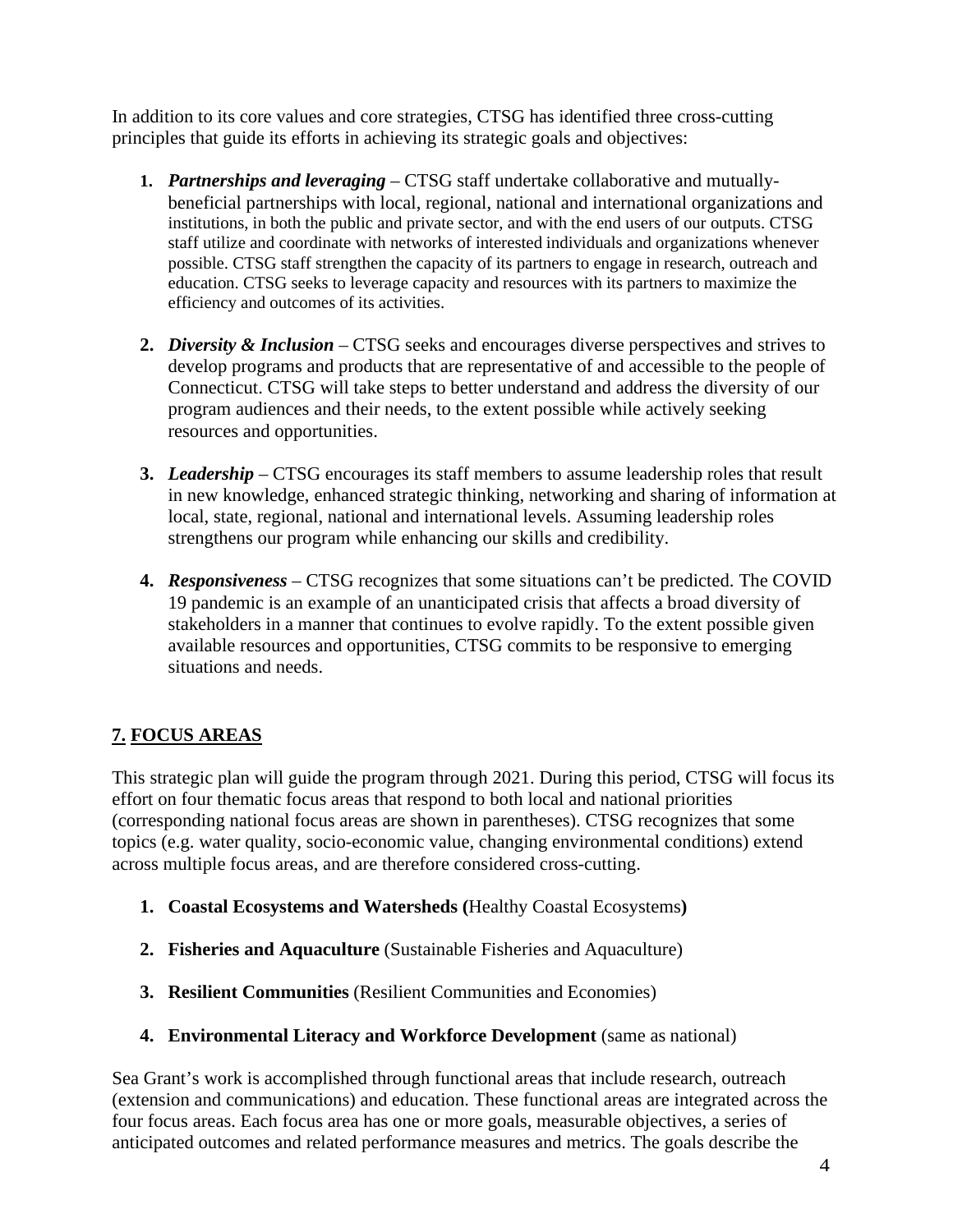desired long-term direction for each focus area. The outcomes are benchmarks that CTSG will use to track its progress toward achieving each goal. Progress towards reaching outcomes will be tracked through documenting accomplishments and impacts via the annual reporting process. The performance measures (or targets) are quantitative ways of measuring outcomes. In this plan, CTSG aligns with national performance measures and developed additional state-specific measures. For each metric and performance measure, discussions were held among staff to determine targets that were ambitious but realistic, with targets often rounded up. For performance measures carrying over from past plans, targets were also assessed against past performance, in view of changing program emphasis and priorities (see Appendix 2).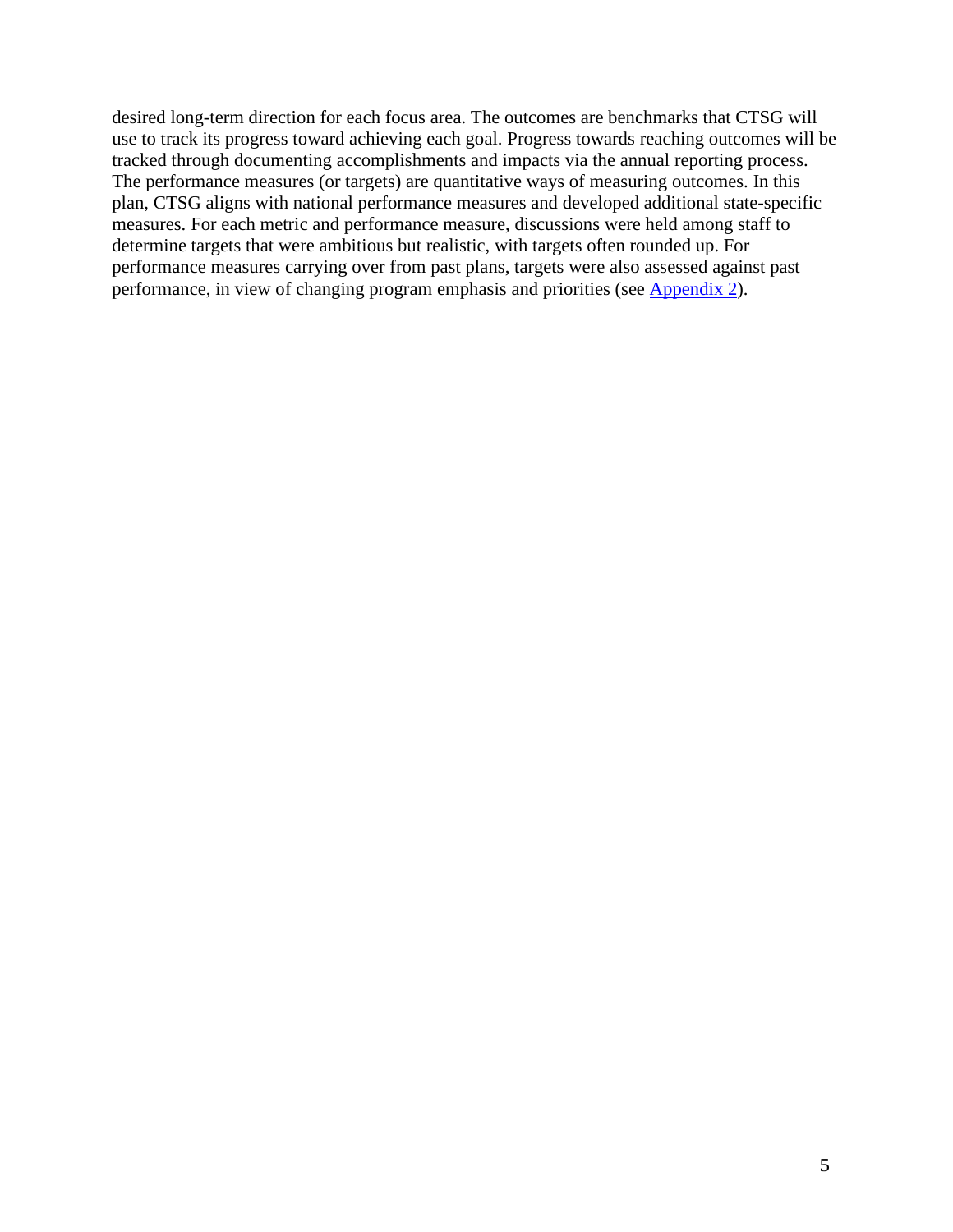## **Focus Area 1: Coastal Ecosystems and Watersheds**



Long Island Sound is a nationally significant estuary located in the densely populated metropolitan New York City region. The Long Island Sound estuary provides exceptional economic and ecological benefits. Pressures from the region's large population have resulted in estuarine habitat loss and degradation. In the past century, more than one-third of the Sound's tidal wetlands have been lost. Eelgrass beds that once grew throughout the Sound are in a state of decline. Today's coastal forests and coastal grasslands comprise only a fraction of their original acreage around the Sound. The rapid loss of wetlands and other important habitats has slowed due to state and federal wetland protection legislation and coastal management plans, but pollution, invasion by non-native species, and climate change continue to impact Long Island Sound habitats. Unless these trends are altered by the preservation and appropriate management of significant habitats, the restoration and enhancement of degraded habitats, and the protection of species diversity, the Long Island Sound ecosystem, even as it currently exists, will not be sustained for future generations. The ability of the Sound to support its diverse uses is dependent on the quality of its waters and the health of its living resources and habitats, as well as broadbased planning efforts that factor in social, economic and environmental considerations.

CTSG has long partnered with federal and state entities as well as NGOs to identify and prioritize issues associated with Long Island Sound ecosystems. CTSG is part of the bi-state Long Island Sound Study (LISS), which recently updated its Comprehensive Conservation and Management Plan (CCMP). CTSG will continue to coordinate and collaborate with LISS to address goals and objectives of mutual interest in the CCMP and this strategic plan, including processes and practices that affect water quality, how a changing environment affects habitats and species conservation and management, how coastal communities can become more resilient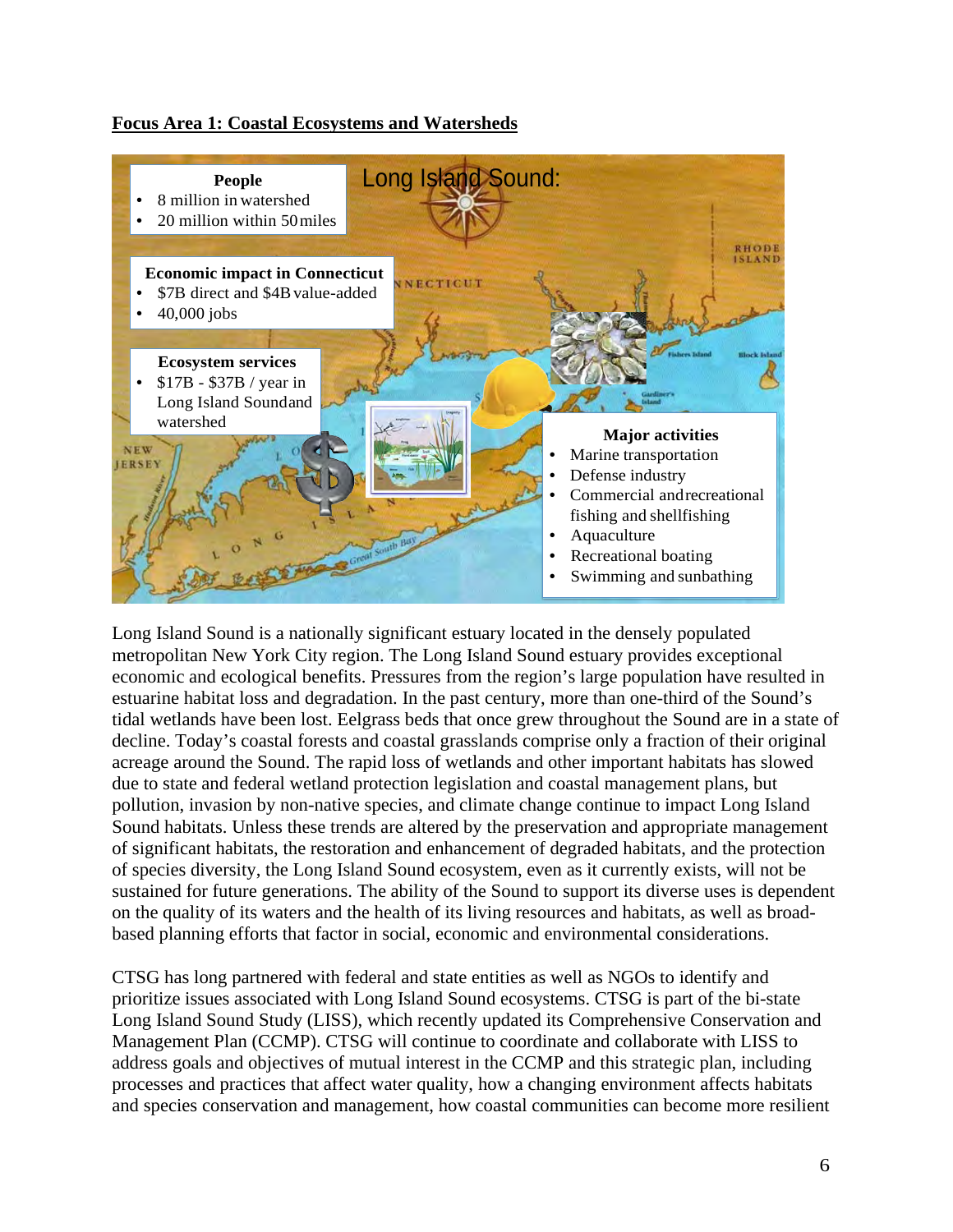(below), and how science can best inform management. CTSG participates on the steering committee that oversees the Long Island Sound Mapping Initiative. CTSG participates in the overall oversight for the designation of a Connecticut National Estuarine Research Reserve (NERR). CTSG engaged in the site selection process, which was recently approved by NOAA, and is now active in the development of an Environmental Impact Assessment and a Management Plan. CTSG has a strong role in the implementation of the Connecticut Blue Plan legislation that mandates the development of a marine spatial plan for Long Island Sound by 2019. A plan was completed with significant stakeholder engagement and support, and delivered to the State Legislature for approval (which was delayed by the COVID 19 pandemic). The state of Connecticut has committed to renewable energy to become a significant portion of its energy portfolio, and to be a leader in avoiding and mitigating environmental impacts of wind energy development. In so doing, CTSG director was appointed to a Commission on Environmental Standards to advise the state and engage with developers. It is expected that wind energy will continue to develop across the Northeast, and that Sea Grant may play a significant role in issues ranging from applied research to stakeholder engagement and public education. Because of its trusted role as an impartial broker of objective information, CTSG will continue to work with partners to address existing and emerging issues that contribute to improved understanding, protection, and restoration of Long Island Sound ecosystems. CTSG will accomplish this through its proven integrated research-outreach-education approach for benefits that extend to its strategic partnerships.

#### *Goal 1: Balanced use, conservation and management of habitats, species and ecosystems*

#### **Objectives:**

- 1.1.Identify, generate and communicate information about changing coastal and marine ecosystems and effects on the services they provide.
- 1.2.Identify, generate and communicate information on coastal and marine habitat and species conservation, management and restoration.
- 1.3.Identify, generate and communicate information on low impact development, storm water management and watershed management measures that minimize impact on Long Island Sound.
- 1.4.Identify, generate and communicate information on water quality impacts to Long Island Sound and relevant mitigation measures.
- 1.5.Assess needs and develop tools and trainings that can enhance decision making and policy development, in coordination with individuals, communities, managers and stewards.

#### **Outcomes:**

- 1.1. Ecosystem services and their values are better understood and quantified.
- 1.2. Decision-making processes are improved.
- 1.3. Habitats and species are conserved, managed or restored.
- 1.4. Water quality is maintained or improved.
- 1.5. Storm water is managed to minimize ecosystem impacts; runoff is reduced.
- 1.6. Public awareness and practices are modified, contributing to a cleaner Long Island Sound, as a result of Sea Grant research, outreach and education.

#### **Performance measures:**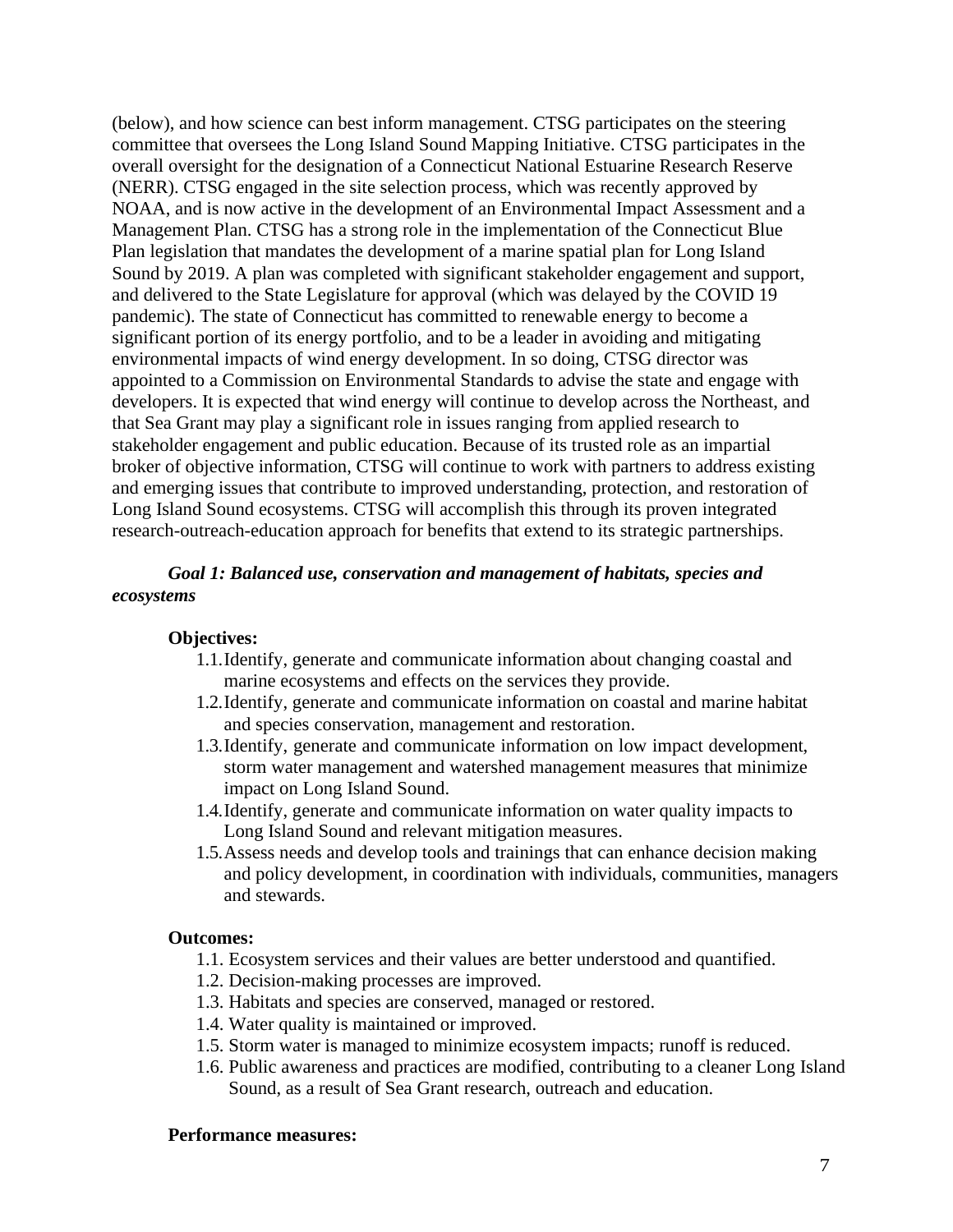**NPM1:** Number of resource managers who use ecosystem-based approaches in the management of land, water, and living resources as a result of Sea Grant activities. Target: **75** 

**NPM2:** Number of acres of coastal habitat protected, enhanced or restored as a result of Sea Grant activities.

Target: **1875\*** *CTSG partners with entities that have restoration as a primary focus. However, CTSG neither has the authority nor does it take responsibility for leading restoration projects. CTSG will only track acres restored when it participates in a meaningful manner in restoration projects, therefore the relatively modest target.*

**NPM4:** Number of communities that adopt/implement sustainable economic and environmental development practices and policies as a result of Sea Grant activities.

Target (for Goal 1): **20\*** *NPM4 applies to Goals 1 and 3. Targets have been set separately, but the total numbers will be reported as the sum for all these goals.* 

**Cross-cutting NPM9:** Number of Sea Grant tools, technologies and information services that are used by our partners/customers to improve ecosystem-based management.

Target: **28** 

**CTPM1:** Number of policies/management tools that are developed/adapted/used, so that habitats and species are better managed, restored and conserved as a result of Sea Grant activities.

Target: **45** 

**CTPM2:** Number of trainings/workshops/programs held for [coastal and watershed stakeholders].

Target (for Goal 1): **80\*** *CTPM2 applies to Goals 1, 2, 3 and 4. Targets have been set separately, but the total numbers will be reported as the sum for all these goals.* 

**CTPM3:** Number of [coastal and watershed stakeholders] trained.

Target (for Goal 1): **3,000\*** *CTPM3 applies to Goals 1, 2, 3 and 4. Targets have been set separately, but the total numbers will be reported as the sum for all these goals.* 

**CTPM4:** Number of cumulative gallons of stormwater diverted from direct discharge to surface waters within Connecticut or the Long Island Sound watershed as a result of CTSG and partner activities. Target: **7,300,000** 

**CTPM6:** Number of species that are managed/restored/conserved as a result of Sea Grant activities. Target: **12**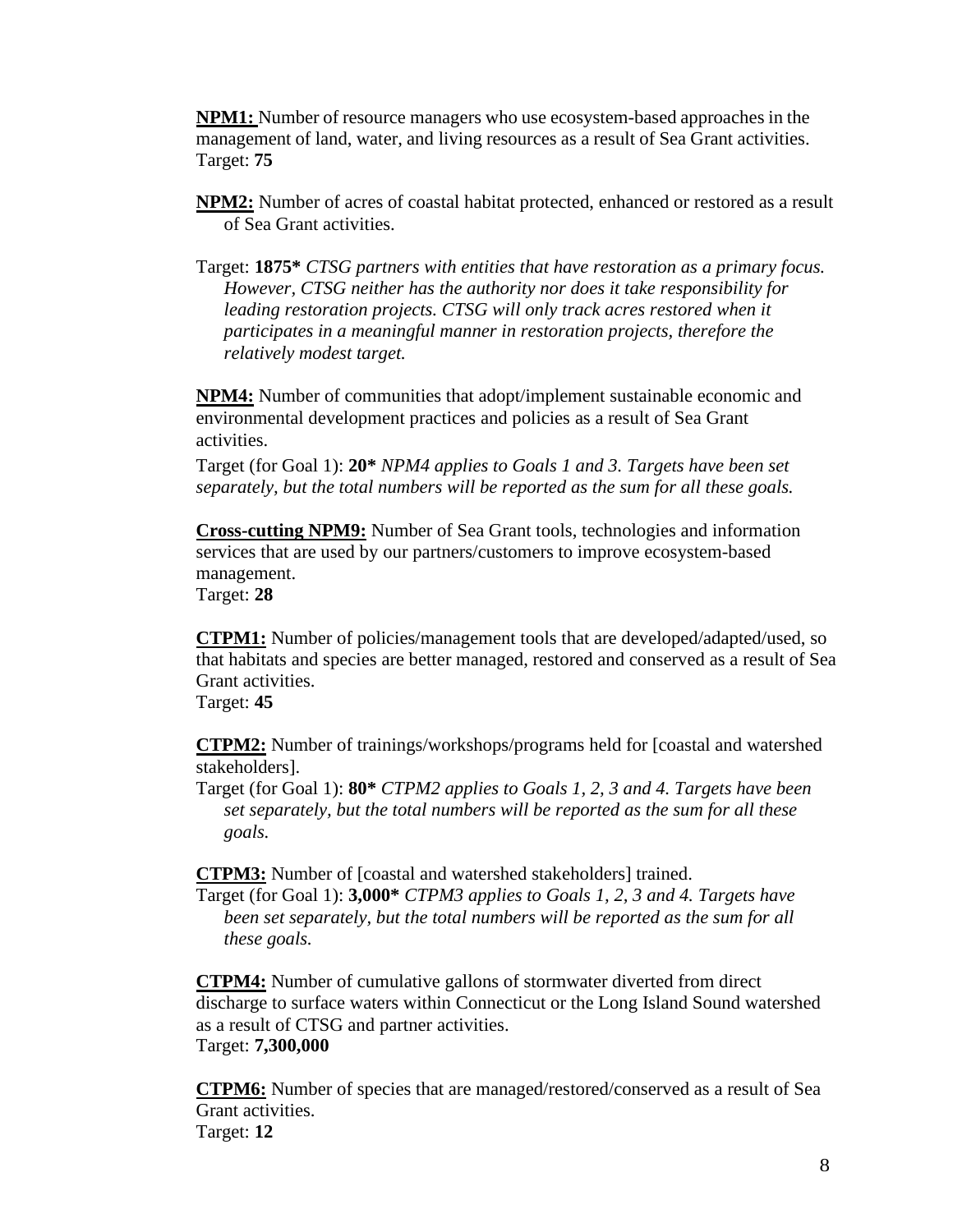## **Focus Area 2: Fisheries and Aquaculture**

## **Bivalve shellfish recreation**

- 4 types harvested (oysters, clams, mussels, bay scallops)
- 15 towns with public harvest areas
- \$100k/year revenues for recreational permits in Connecticut
- 10,800 acres recreational shellfish beds

## **Aquaculture facts and figures**

- 51 shellfish companies
- 13 seaweed businesses, 4 active in 2020
- \$30,000,000 in commercial harvests
- 53,000 acres cultured

#### **Seafood safety**

- $\sim$ 75 processors, dealers and regulators trained/year
- Supporting a  $$45.1M$  (in 2010) seafood product preparation and packaging sector

The landscape of commercial fisheries and aquaculture sectors have changed dramatically over the past few years, due to a changing climate that has shifted species abundance and distribution, to gear-based aquaculture systems that have become more prevalent and visible along our coastlines, to the COVID 19 pandemic and its cascading effects on the seafood marketing and distribution system.

CTSG has reflected on these changes, and while we remain committed to our original objectives, we also have broadened our plan to involve greater engagement with leaders and residents of coastal communities in which fisheries and aquaculture currently exist and/or are proposed. While we recognize the value in investigating new aquaculture species and systems, we remain committed to supporting the traditional (shellfish) methods practiced and to facilitating plans to ensure the future viability of the extensive natural beds that support this sector.

Commercial fisheries, both within Long Island Sound and offshore, continue to face evolving interstate management strategies driven by new stock assessments and changing environmental conditions. In 2019, offshore fleets primarily targeted sea scallops, butterfish, silver hake, summer flounder, squid, monkfish, dogfish, skates and scup. In Long Island Sound, commercial fishermen have reinvented themselves landing smaller catches of multiple species such as black sea bass,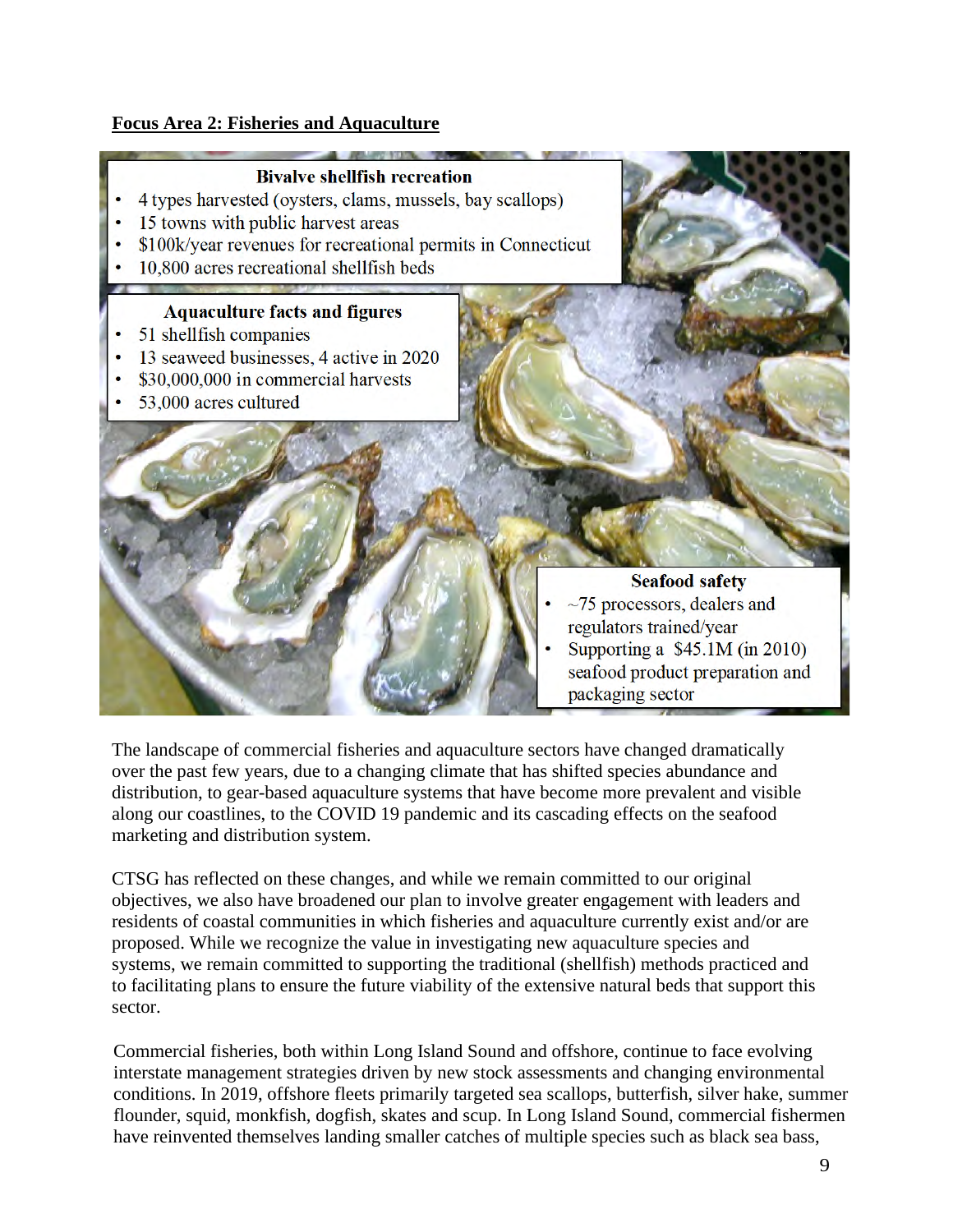tautog, bluefish, conch and horseshoe crab. The American lobster fishery was once a high value, high visibility endeavor in Long Island Sound until a devastating mass mortality and population crash in the late 1990's. Failure of the stocks to recover to previous high levels has left the industry a small fraction of what it used to be. Commercial lobstermen have in large part shifted to other fisheries, transitioned to aquaculture or re-trained for other occupations altogether. CTSG developed and delivered several of these re-training programs through the Trade Adjustment Assistance for Lobsters Program. Concerns about the effects of a changing climate on the Northeast lobster resource led to the National Sea Grant American Lobster Research Initiative in 2019, along with a regionally coordinated lobster extension program. The involvement of the Northeast Sea Grant extension programs provides local contacts who bring industry and regulatory concerns to the collective effort and share research progress and results. CTSG also partners biennially with the US Coast Guard and Fishing Partnership Support Services to provide commercial fishermen with hands-on opportunities to learn or refresh safety at sea and drill conductor skills.

Recreational fishing continues to be a popular pastime in Long Island Sound. State-managed marine finfishing opportunities exist coastwide with nearly 400,000 anglers participating in this activity annually. In addition, fifteen coastal towns manage recreational shellfisheries and sell roughly 100,000 permits each year to both residents and non-residents. CTSG works with town and state government to provide information and fund research to support fisheries management decisions.

The different shellfish sectors (commercial aquaculture, recreational shellfish harvesting and habitat restoration) are facing significant challenges and opportunities, as identified through the ongoing Connecticut Shellfish Initiative. The goals of the initiative are to protect and grow (as appropriate) the state's shellfish sectors, and increase public awareness about their cultural, ecological, and economic importance. Because CTSG is science-based, and does not serve in advocacy, regulatory or enforcement roles, and with its long-term investment in meaningful extension efforts, the program has gained the respect and confidence of the different sectors, and plays a leadership role in engaging different groups in broad discussions that include controversial topics. Through an open participatory process, the initiative brought together the different sectors and facilitated conversations that coalesced into 35 recommendations, for which we are entering the implementation stage. CTSG anticipates significant impacts by continuing to focus its efforts on shellfish priorities. A recent \$1.1M+ award led by CTSG to advance southern New England shellfish aquaculture through an engaged public and next generation decision support tools will represent a significant step towards implementation. Connecticut's industry is diverse and growing, but its future success lies not only with the prospective farmer and environmental managers, but in careful planning that involves coastal community leaders and residents.

A seaweed aquaculture industry is emerging with the support of CTSG innovative and entrepreneurial research and extension efforts. These efforts have led to the establishment of new businesses, a mechanism for information exchange about products and markets, including the potential for environmental benefits through bioremediation. Seaweed aquaculture is seasonal in nature; shellfish companies that are attempting to diversify products comprise a number of these seaweed companies. CTSG will continue to help facilitate the transition from research to commercial applications and encourage new crops and revenue streams for this emerging nationwide industry. A recent \$1M+ award led by CTSG to create a national hub to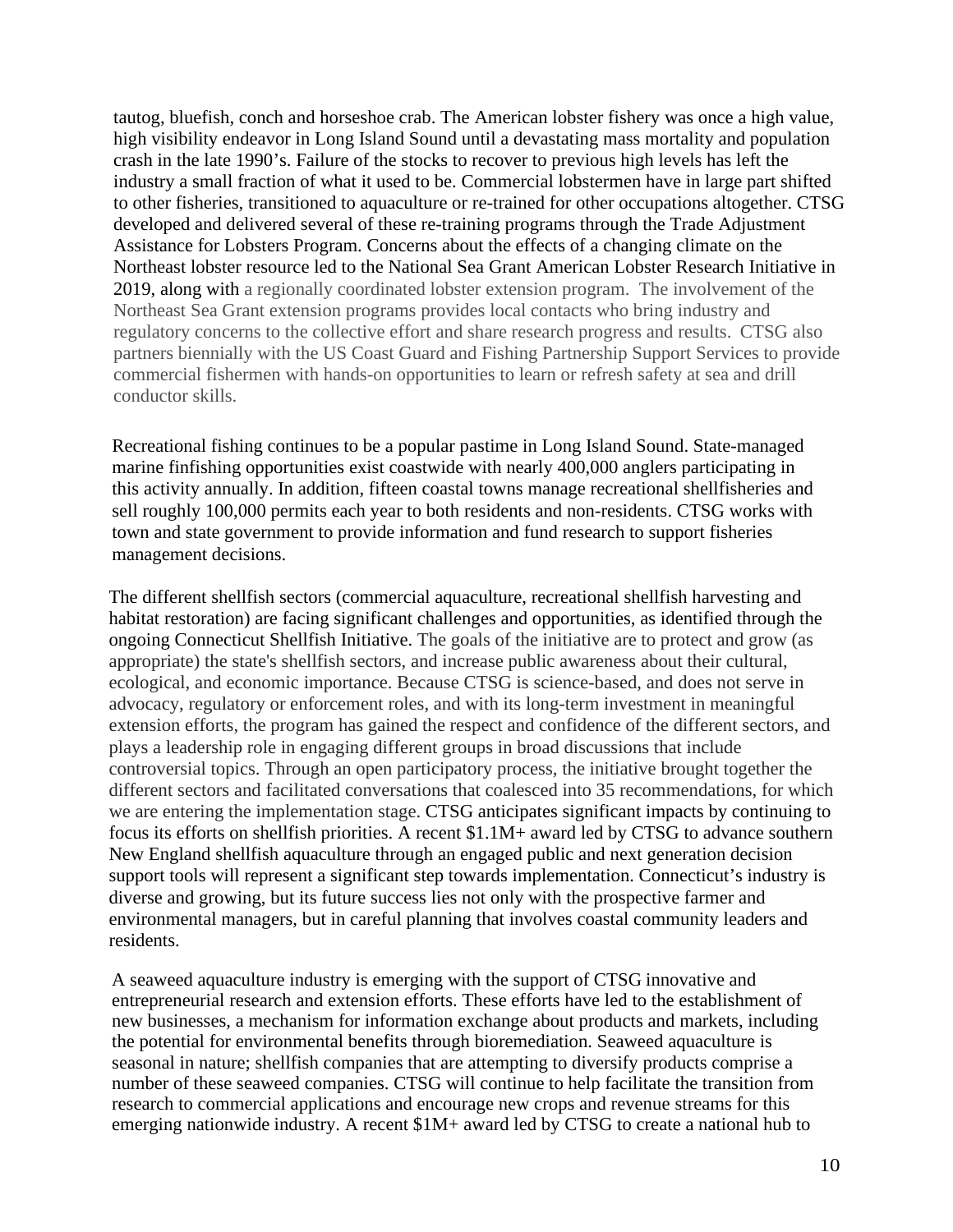provide science-based information and decision-making tools for a domestic seaweed industry represents a critical step in that direction. The first national seaweed symposium (2020) kick started the effort, which included researchers, extension professional and industry members from across the country. This is a stakeholder-driven effort identifying common challenges and needs from diverse perspectives, across the country. Strategies and work plans for addressing these challenges and needs will be developed by the stakeholders with the assistance of Sea Grant Extension programs across the country.

With views informed from experience at the local to national scales, CTSG will continue to provide information, tools and assistance to contribute to the social responsibility, and economic viability and resilience of the seafood industry, and be responsive to changing needs. For example, CTSG will continue to address the needs for alternative markets and diversified sources of income. For example, CTSG promptly surveyed the aquaculture industry to document the extent of the outcome of the pandemic and rapidly responded with opportunities to maintain some cash flow to the industry during the COVID 19 pandemic, resulting in retained jobs and companies.

Demands for federally mandated seafood safety HACCP training remains high in Connecticut and southern New England. A 20-year collaboration with RI Sea Grant ensures multiple training opportunities are available each year for seafood processors, dealers and Connecticut shellfish farmers, all of whom are licensed as seafood dealers. In response to the COVID 19 pandemic, inperson trainings were modified and offered successfully using virtual platforms, enabling the Connecticut and regional seafood industry members to obtain the required training in order to remain in business or establish new businesses without delay. Working with state regulators, Connecticut also developed the first guidance for the safe handling of seaweed products for human consumption. This has in turn prompted a national conversation among state and federal regulators on formalizing safety protocols for seaweed.

## *Goal 2: Fisheries, aquaculture, and marine resources provide food and jobs, and sustain economic, ecological and cultural values.*

#### **Objectives:**

- 2.1.Identify, generate and communicate information on management and changing environmental conditions related to fisheries, marine aquaculture or marine resources.
- 2.2.Identify, generate and communicate information on public health and socioeconomics related to fisheries, marine aquaculture or marine resources.
- 2.3.Coordinate with individuals and communities to assess needs and support the development and application of tools, products, trainings and policies that will be used in support of fisheries, aquaculture or marine resources.
- 2.4.Identify, generate and communicate information on the historical and cultural importance of fisheries, aquaculture or marine resources.

#### **Outcomes:**

- 2.1.Better understanding of economic, historical and cultural value/impacts of fisheries, aquaculture and marine resources.
- 2.2. Increased public engagement and awareness of these maritime sectors.
- 2.3. Enhanced opportunities for recreational fisheries (particularly shellfish).
- 2.4. Enhanced opportunities for commercial fisheries and aquaculture enterprises.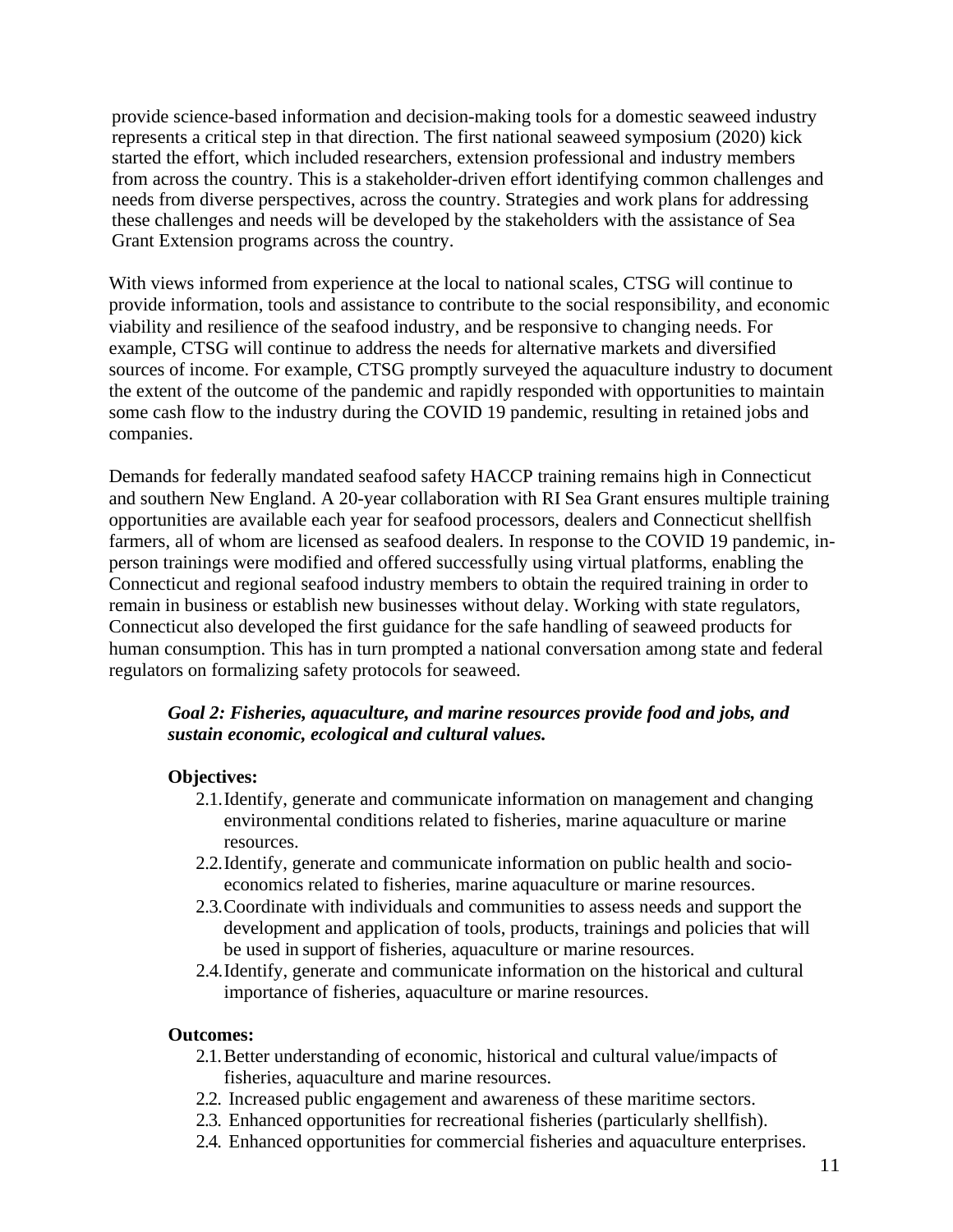- 2.5. Preserved and increased access to the shoreline and infrastructure.
- 2.6. Protection and responsible growth of fisheries, aquaculture, and marine resources.
- 2.7. Safe seafood supply and associated public health benefits.

#### **Performance measures:**

**NPM3:** Number of fishermen, seafood processing and aquaculture personnel who modify their practices using knowledge gained in fisheries sustainability and seafood safety as a result of Sea Grant activities. Target: **215** 

**NPM10:** Economic and societal impacts derived from Sea Grant activities (market and non-market; jobs and businesses created or sustained)

#### **Number of businesses created**

Target: **0\*** *CTSG will assist in the creation of businesses, and record and report relevant data, however it does not have control over whether a business is created or not; therefore the plan includes a goal of 0.* 

**Number of businesses sustained**

Target: **120** 

#### **Number of jobs created**

Target: **0\*** *CTSG will assist in the creation of jobs, and record and report relevant data, however it does not have control over whether a job is created or not; therefore the plan includes a goal of 0.* 

**Number of jobs sustained**

Target: **200** 

**Cross-cutting NPM12:** Number of individuals certified or recertified in Hazard Analysis Critical Control Point (HACCP) as a result of Sea Grant activities. Target: **275** 

**CTPM2:** Number of trainings/workshops/programs held for [seafood industry members, regulators, and members of the public].

Target (for Goal 2): **50\*** *CTPM2 applies to Goals 1, 2, 3 and 4. Targets have been set separately, but the total numbers will be reported as the sum for all these goals.* 

**CTPM3:** Number of [fisheries and aquaculture industry members and regulators] trained.

Target (for Goal 2): **750\*** *CTPM3 applies to Goals 1, 2, 3 and 4. Targets have been set separately, but the total numbers will be reported as the sum for all these goals.* 

**CTPM7:** Number of new or upgraded shellfish acreage (compared to 2017 baseline). Target: **23,120** 

**Note:** Number of acres of protected, enhanced or restored natural shellfish beds (compared to 2020 baseline) will be captured under NPM2.

**CTPM8:** Number of new commercial leases, applications and permits as a result of CTSG and partner activities (compared to 2017 baseline). Target: **41**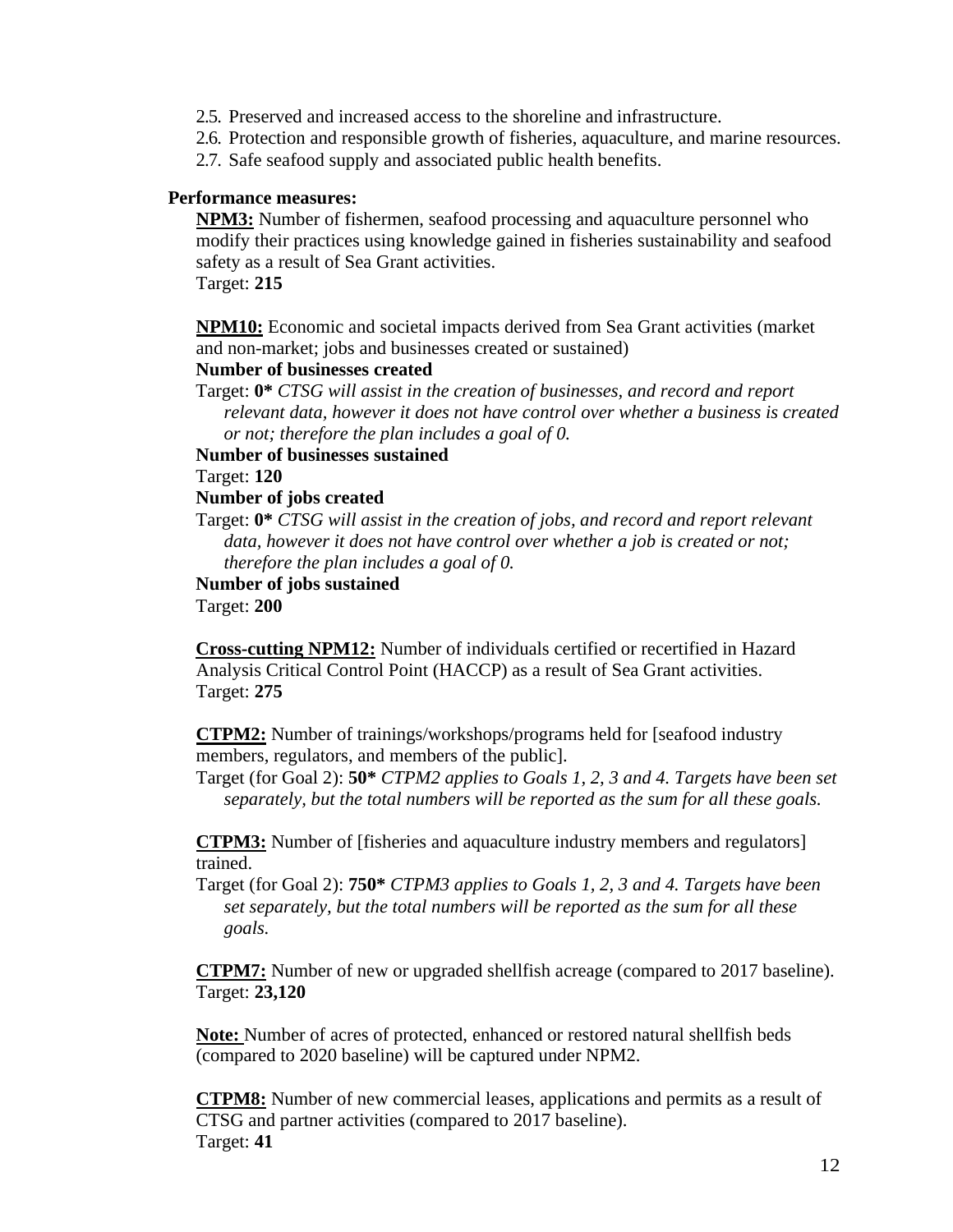**CTPM9:** Number of new tools, technologies or approaches developed to enable fishing and aquaculture industries to supply safe and sustainable seafood as a result of CTSG and partner activities.

Target: **21** 

**CTPM10:** Number of new tools, technologies, approaches or programming developed to inform audiences about Connecticut fisheries, aquaculture, marine resources and maritime heritage as a result of CTSG and partner activities. Target: **60**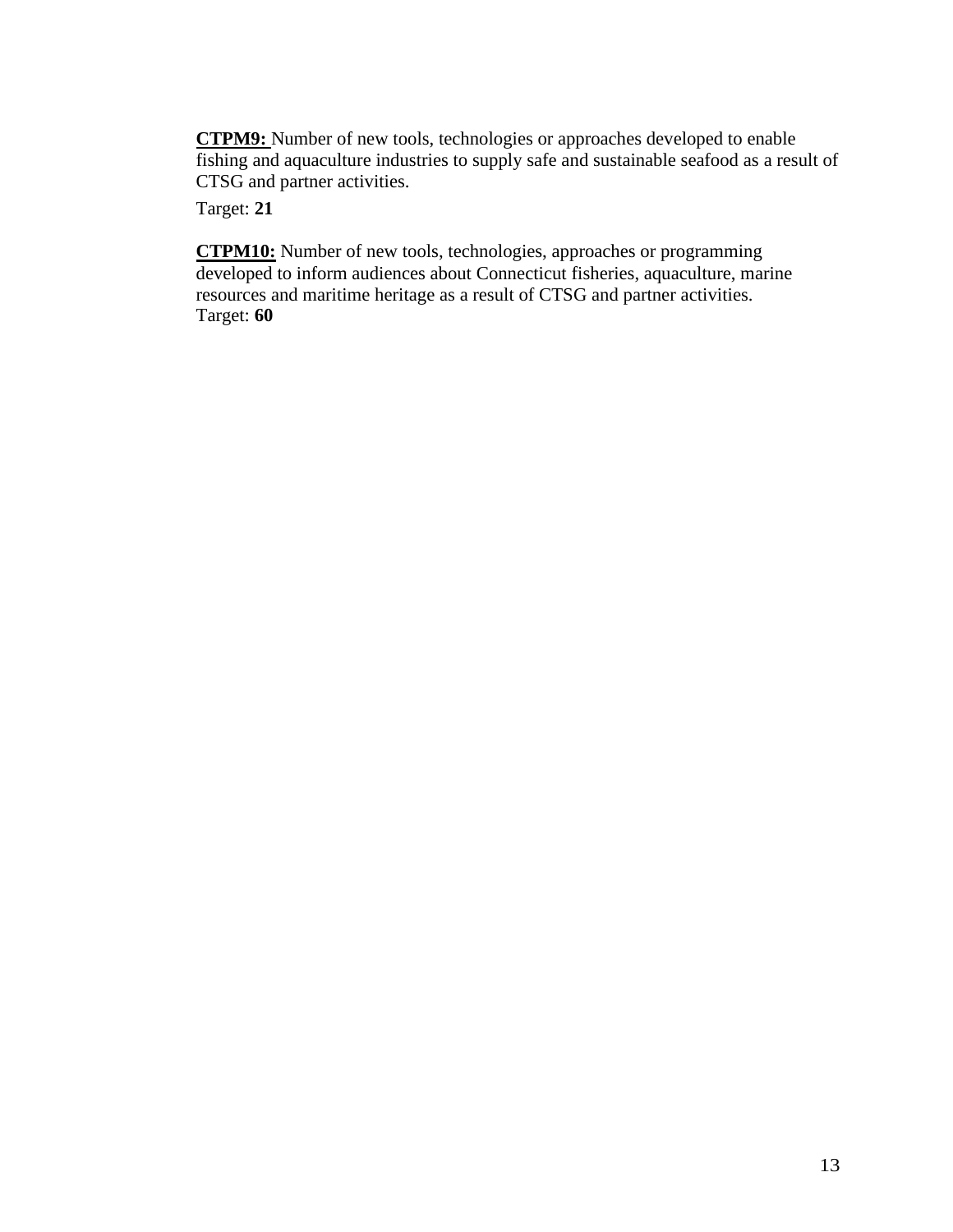## **Focus Area 3: Resilient Communities**



The resilience of Connecticut's coastal communities and maritime economies may be impacted by climate change, severe weather events, and other hazards. Hurricanes, nor'easters, high tide events, and heavy precipitation can adversely affect Connecticut's coastal and inland communities. With a coastal geology ranging from sands to metamorphic rock, the shoreline is in a constant state of flux due to erosion and accretion. Climate change adds another dimension to existing coastal hazards with predictions of more intense coastal storms and precipitation events, as well as rising sea levels.

Climate change is causing: increased storm intensity, sea level rise, increases in coastal flooding due to storm surge, and increased coastal erosion. Increased flooding not only causes property damage, but also blocks low-lying roads, underpasses and evacuation routes. An increase in extreme precipitation events within the Long Island Sound watershed is already occurring and has caused more frequent local and regional flooding. Connecticut's communities are partnering with local, state and federal agencies, academic institutions, and other entities to identify and implement measures that will foster their resilience to coastal hazards and climate change impacts.

CTSG has a long history of meaningful and responsive relationships with communities through its extension staff. While numerous entities and programs focus on community resilience, CTSG will continue to work directly with communities on the coast and in the Long Island Sound watershed to assess their needs, enhance their awareness and preparedness. This includes activities such as the ongoing Climate Adaptation Academy, a forum for exchange of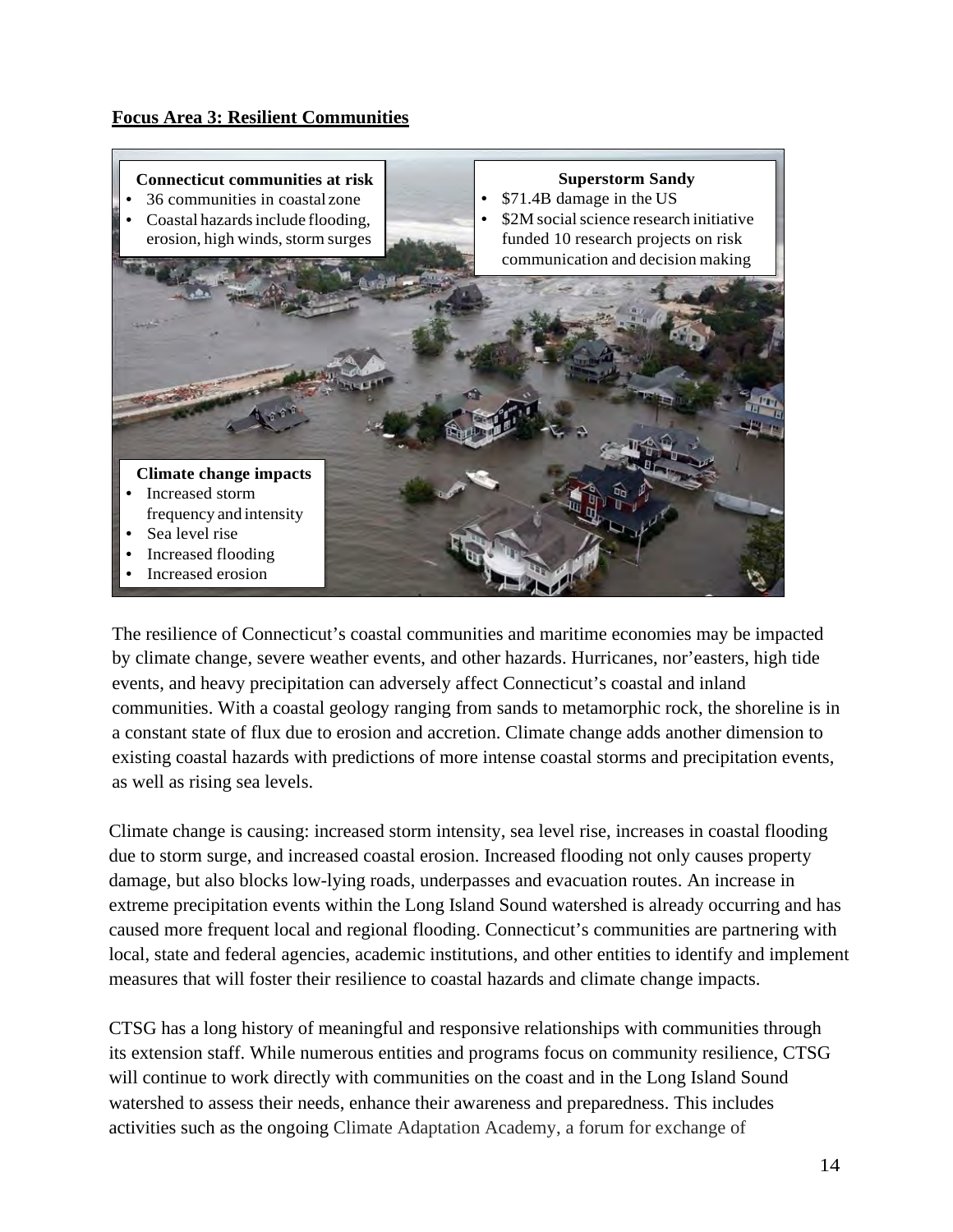information between researchers, outreach professionals and practitioners on topics relevant to climate resiliency strategies, and Climate Corps, a new undergraduate classroom and service learning opportunity to assist Connecticut communities in adapting to climate change. CTSG will also continue to implement the results of the recent social science research initiative on risk communication and decision making.

# *Goal 3: Coastal and watershed communities are more resilient to a changing climate and environment.*

## **Objectives:**

- 3.1.Identify, generate and communicate information on resilience in the face of changing climate, environmental and/or socio-economic conditions.
- 3.2.Support the development of information, tools and trainings that address the needs of communities/stakeholders for use in adapting to changing climatic, environmental and/or socio-economic conditions.

## **Outcomes:**

- 3.1.Communities are aware of changing climatic, environmental and/or socioeconomic conditions and their implications.
- 3.2.Communities have the knowledge and tools to prepare for and adapt to changing climatic, environmental and socio-economic conditions.
- 3.3.Communities are able to consider tradeoffs among ecosystem services, land use change, and measures to increase resilience to a changing climate, environmental and/or socio-economic conditions.
- 3.4.Communities have the knowledge and tools to prepare for and adapt to the effects of changing water quality and quantity.

## **Performance measures: (see below after Goal 4 – covers both goals)**

#### *Goal 4: Coastal and watershed communities are prepared for and respond to hazards.*

#### **Objectives:**

- 4.1.Identify, generate and communicate information on, and whenever possible respond to coastal and watershed hazards of natural or human origin.
- 4.2.Support the development of tools and trainings addressing the needs and resilience of communities as they prepare for and respond to coastal hazards.

#### **Outcomes:**

- 4.1. Stakeholders are aware of and understand hazards and their implications.
- 4.2.Communities have the knowledge and tools to prepare for, mitigate and manage the consequences of hazards.

#### **Performance measures:**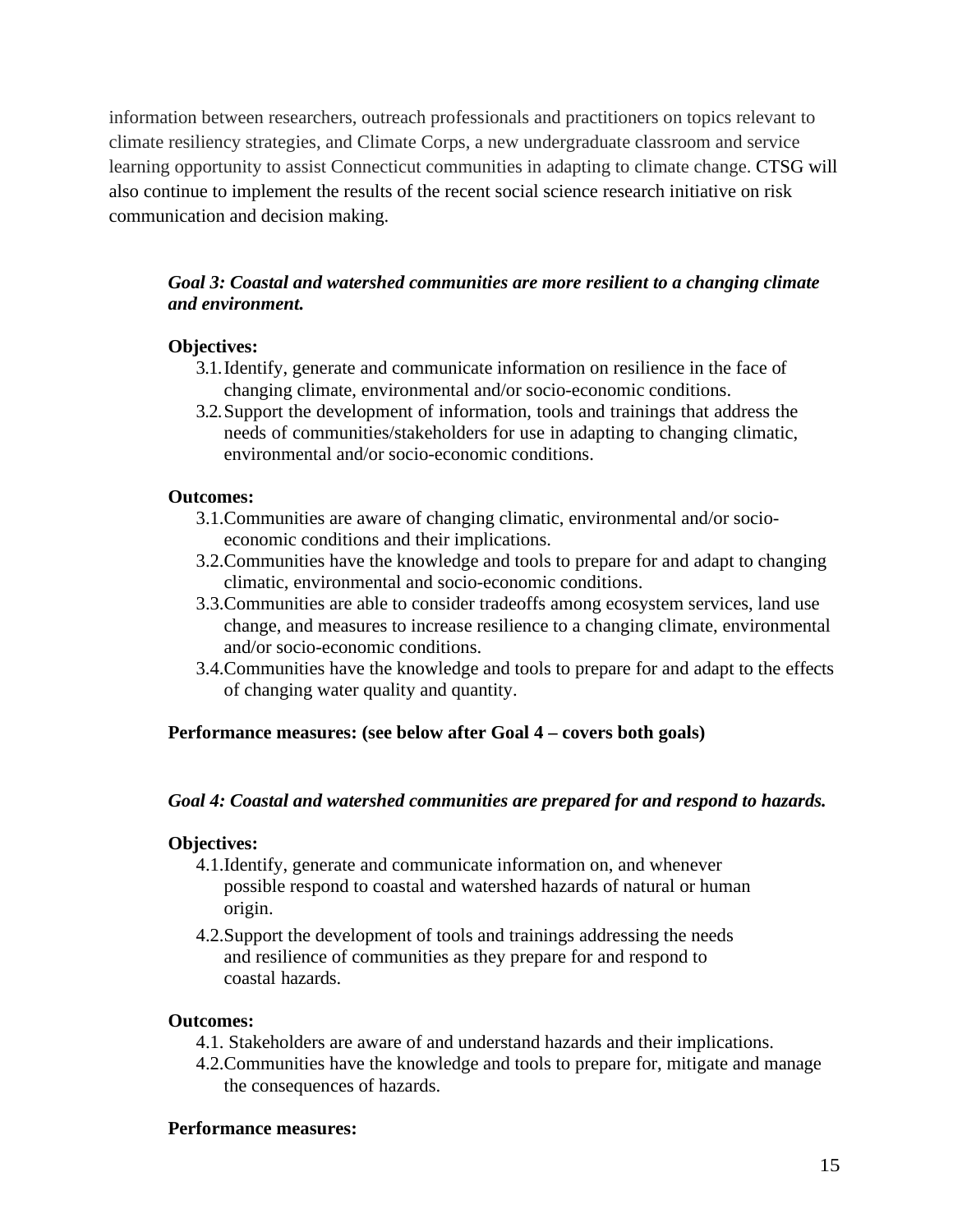**NPM4:** Number of communities that adopt/implement sustainable economic and environmental development practices and policies as a result of Sea Grant activities.

Target (for Goal 3): **4\*** *NPM4 applies to Goals 1 and 3. Targets have been set separately, but the total numbers will be reported as the sum for all these goals.* (Goal 3)

**NPM5:** Number of communities that adopt/implement hazard resiliency practices to prepare for and respond to minimize coastal hazardous events as a result of Sea Grant activities.

Target: **18** (Goal 4)

**CTPM2:** Number of trainings/workshops/programs held for [communities].

Target (for Goals 3 and 4): **42\*** *CTPM2 applies to Goals 1, 2, 3 and 4. Targets have been set separately, but the total numbers will be reported as the sum for all these goals.* (Goals 3&4)

**CTPM3:** Number of [coastal and watershed stakeholders] trained [to enhance their resilience to hazards/climate change, in order to prepare for, respond to, and if possible, minimize impacts of hazardous coastal events as a result of CTSG and partner activities].

Target (for Goals 3 and 4): **1750\*** *CTPM3 applies to Goals 1, 2, 3 and 4. Targets have been set separately, but the total numbers will be reported as the sum for all these goals.* (Goals 3&4)

**CTPM11:** Number of communities trained. Target: **225** (Goals 3&4)

**CTPM12:** Number of people who access resources and/or use the tools enhance their resilience to hazards/climate change, in order to prepare for, respond to, and if possible, minimize impacts of hazardous coastal events as a result of CTSG and partner activities.

Target: **700** 

**CTPM13:** Number of people (including graduate and undergraduate students, interns, fellows and volunteers) who participate in career specific activities targeted to develop new or enhanced career relevant skills [related to resilience] as a result of CTSG and partner activities.

Target (for Goals 3 and 4): **95\*** *CTPM13 applies to Goals 1, 2, 3, 4 and 6. Targets have been set separately, but the total numbers will be reported as the sum for all these goals.* (Goals 3&4)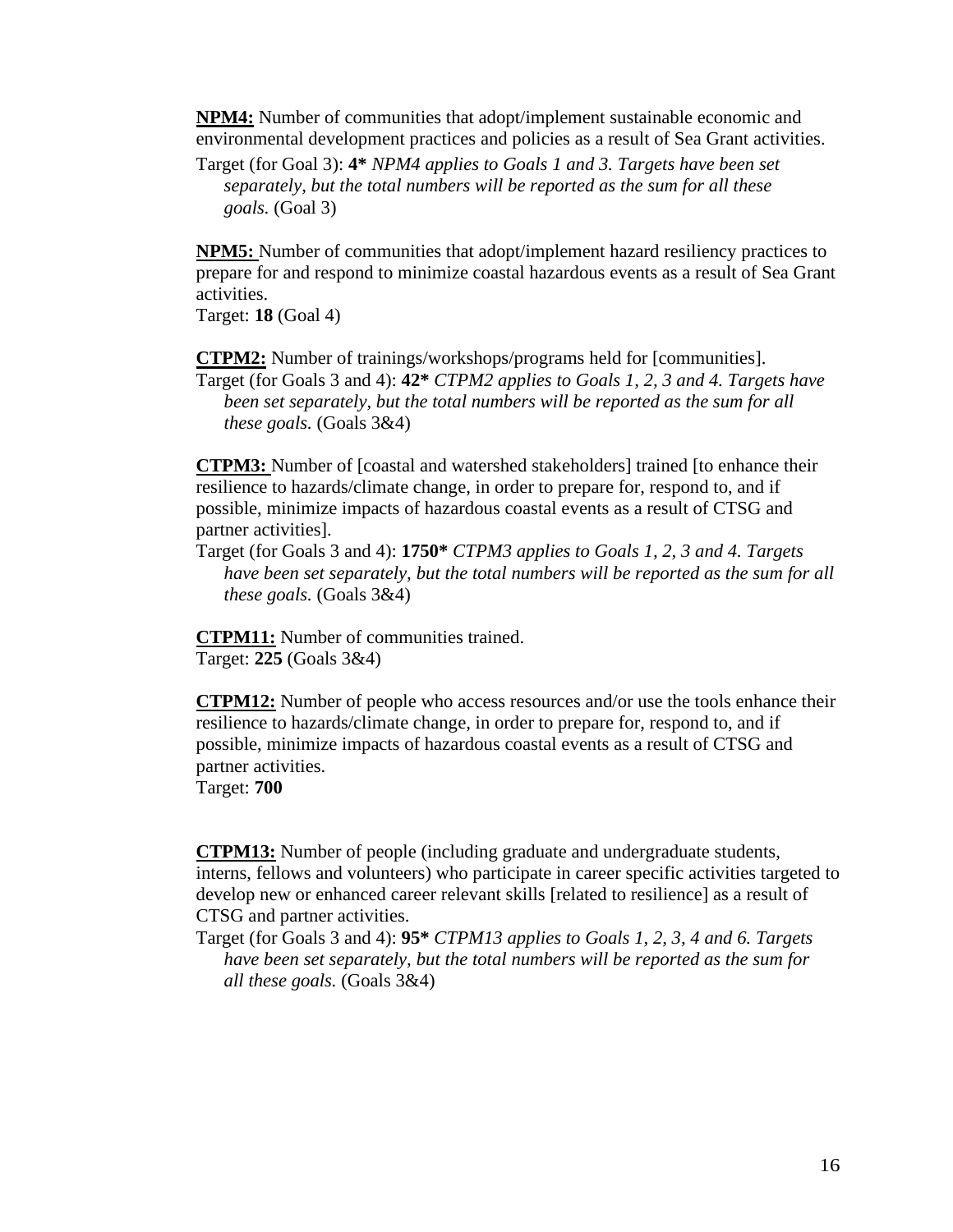## **Focus Area 4: Environmental Literacy and Workforce Development**



The education of future environmental professionals and leaders is critical to the responsible use and management of our nation's ocean and coastal resources. Science and engineering majors, future marine scientists and education professionals need opportunities to learn science in real world settings and apply their skills at work under the mentorship of practicing scientists. Existing environmental and maritime-related professionals need opportunities to master new skills or meet changing requirements to stay competitive in an ever-evolving workplace. Producing and sustaining an environmentally and scientifically literate society as well as a group of technical, policy and managerial professionals, and a network of active volunteers to serve on boards and commissions, is essential. Further, an environmentally and scientifically literate society can help provide a stream of interested citizen scientists.

Successful and comprehensive environmental literacy and workforce development programs must address issues relevant to an array of constituents, while ensuring linkages to the Ocean Literacy Campaign, a grassroots, consensus-driven effort to identify what every person should know about ocean science.

CTSG has been recognized for its leadership in environmental literacy at the local to international scale, while remaining relevant to local and regional workforce development needs. While other entities contribute to environmental and ocean literacy by attracting audiences to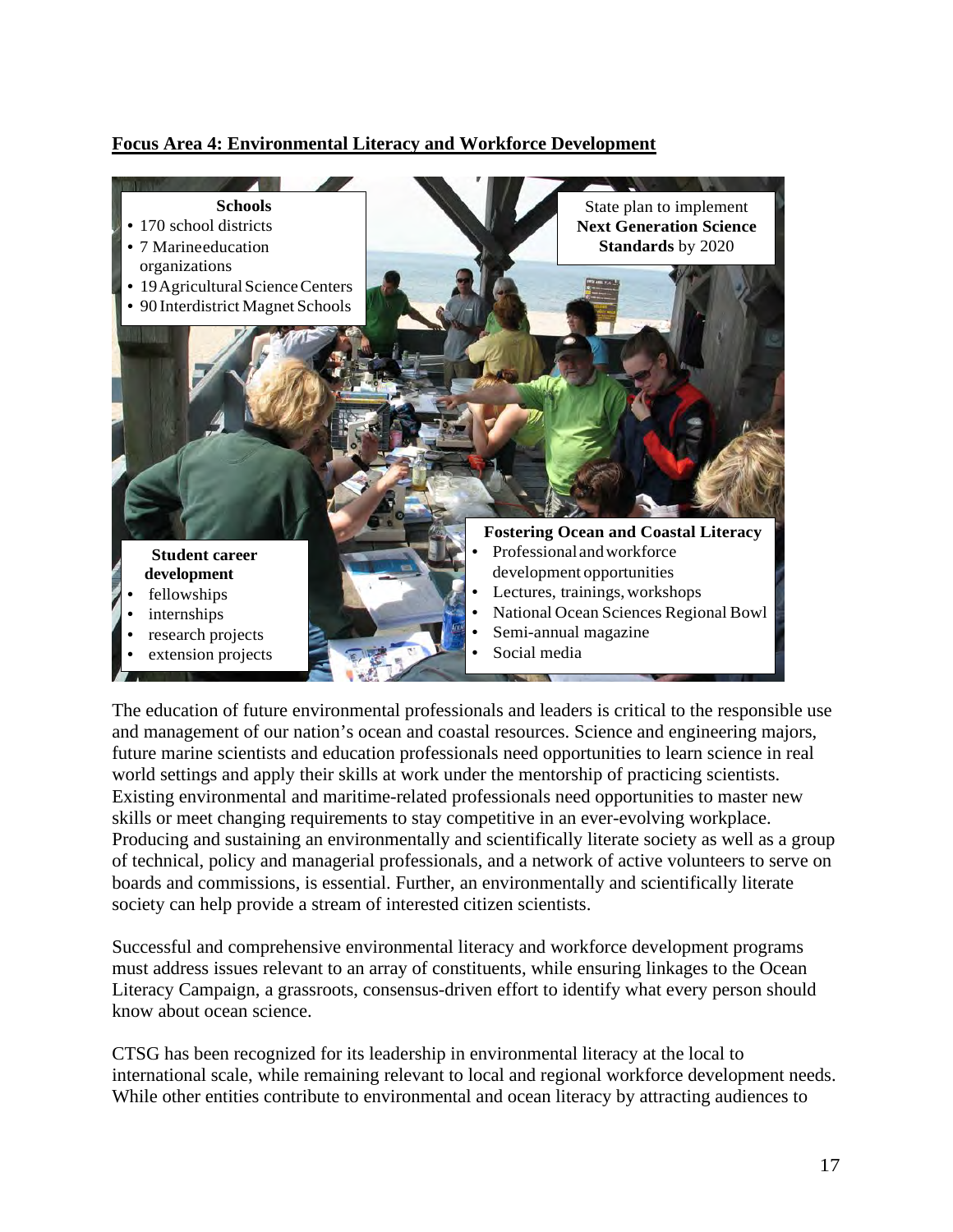their sites (aquariums, marine education non-profits) or delivering classroom programs, CTSG will continue to partner with educators, formal and informal educational organizations and institutions of higher education to develop and share resources, approaches and opportunities. Education activities and workforce development efforts are not limited to "Environmental Literacy and Workforce Development", but rather are interwoven into all the focus areas to be as innovative and responsive as possible in view of needs and opportunities. It remains important for CTSG to be flexible and adaptive in not only the content of its programs, but also the delivery. For example, the COVID 19 pandemic has severely restricted in-person gatherings, and forced a sudden shift to different modes of delivery of information.

## *Goal 5: An environmentally literate public that values and respects the coastal environment and maritime heritage.*

## **Objectives:**

- 5.1.Identify, generate and communicate information on historical, current and emerging coastal topics and issues.
- 5.2.Create opportunities and/or share information about coastal heritage, educational and stewardship activities.
- 5.3.Facilitate relevant Science, Technology, Engineering, Arts and Mathematics (STEAM) educational opportunities.
- 5.4.Develop and enhance the teaching and learning of ocean and coastal science content through educational research, assessment and evaluation strategies.

#### **Outcomes:**

- 5.1. People are aware of, contribute to and use Sea Grant activities and products.
- 5.2. People learn through formal and informal science and environmental education opportunities.
- 5.3. Educators and scientists apply tools and techniques to enhance their ability to teach about Long Island Sound, ocean and coastal science.
- 5.4. People are motivated to undertake stewardship activities.

#### **Performance measures:**

**NPM6:** Number of Sea Grant products that are used to advance environmental literacy and workforce development.

Target: **45** 

**NPM7:** Number of people engaged in Sea Grant-supported informal education programs.

Target: **13,000** 

**Cross-cutting NPM13:** Number of peer-reviewed publications produced by Sea Grant. Target: **25** 

**Cross-cutting NPM16:** Number of postsecondary students financially-supported by Sea Grant in higher education programs (undergraduate, graduate). Target: **100**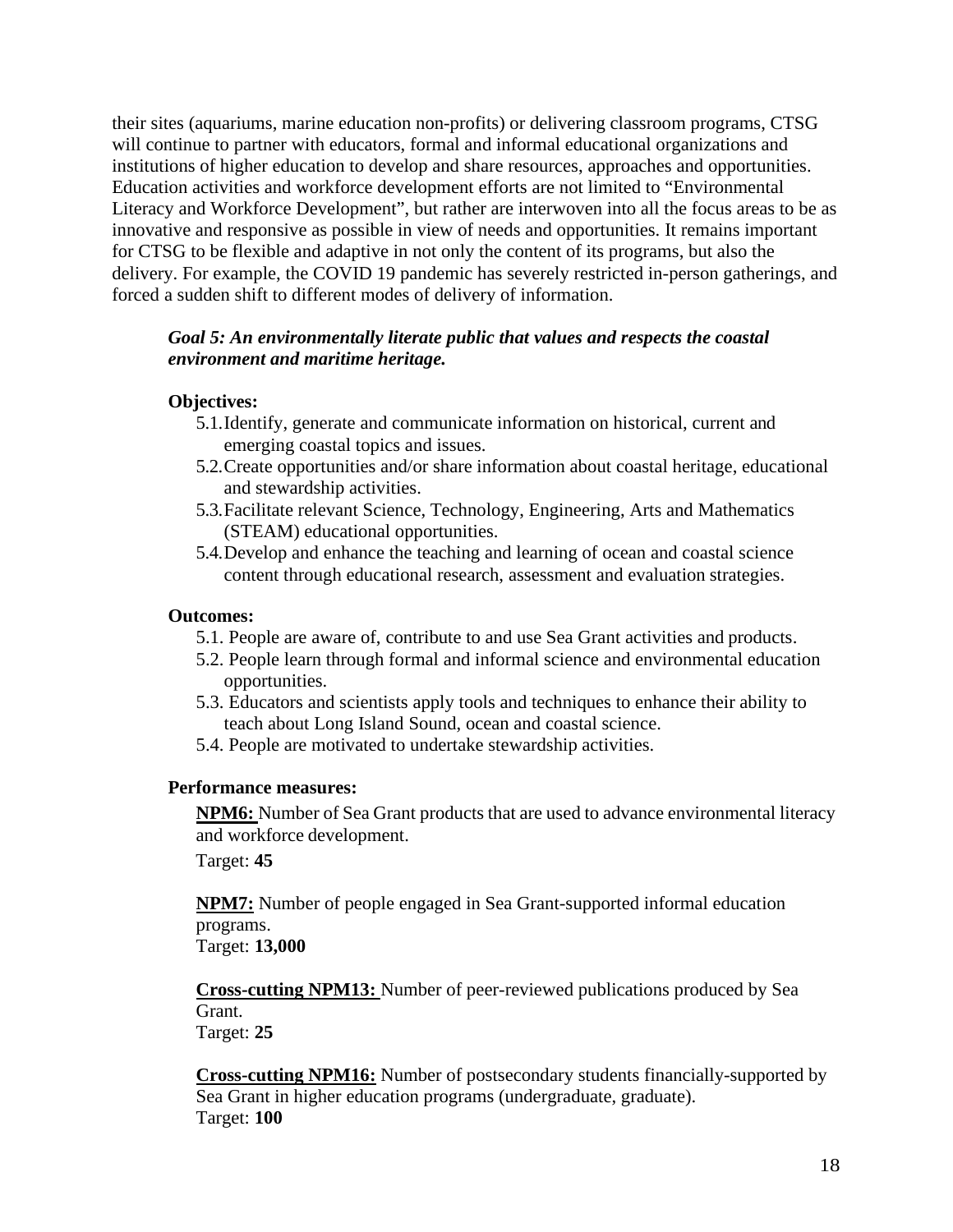**Cross-cutting NPM17:** Number of postsecondary degrees financially-supported by Sea Grant in higher education programs (undergraduate, graduate). Target: **23** 

**Cross-cutting NPM18.** Number of P-12 students reached through Sea Grant-trained educators or directly through Sea Grant education programs. Target: **12,500** 

**Cross-cutting NPM19:** Number of P-12 educators who participated in Sea Grant education programs. Target: **350** 

**Cross-cutting NPM20:** Number of volunteer hours. Target: **8,000** 

**Cross-cutting NPM21:** Number of Sea Grant sponsored/organized events. Target: **300** 

**Cross-cutting NMP22:** Number of attendees at Sea-Grant sponsored/organized events. Target: **14,000** 

**Cross-cutting NPM23:** Number of public or professional presentations. Target: **600** 

**Cross-cutting NPM24:** Number of attendees at public or professional presentations. Target: **19,000** 

**CTPM14:** Number of people that undertake stewardship activities as a result of CTSG and partner activities. Target: **500** 

**CTPM15:** Number of scientists who share their research with non-peer audiences as a result of CTSG and partner activities and resources. Target: **55** 

#### *Goal 6: A skilled and knowledgeable marine and maritime workforce.*

#### **Objectives:**

6.1.Support undergraduate and graduate student career development through research, education and outreach projects, fellowships and internships.

6.2. Share career and other professional opportunities through a variety of means.

- 6.3. Provide and facilitate skill building and training opportunities.
- 6.4. Serve as mentors.